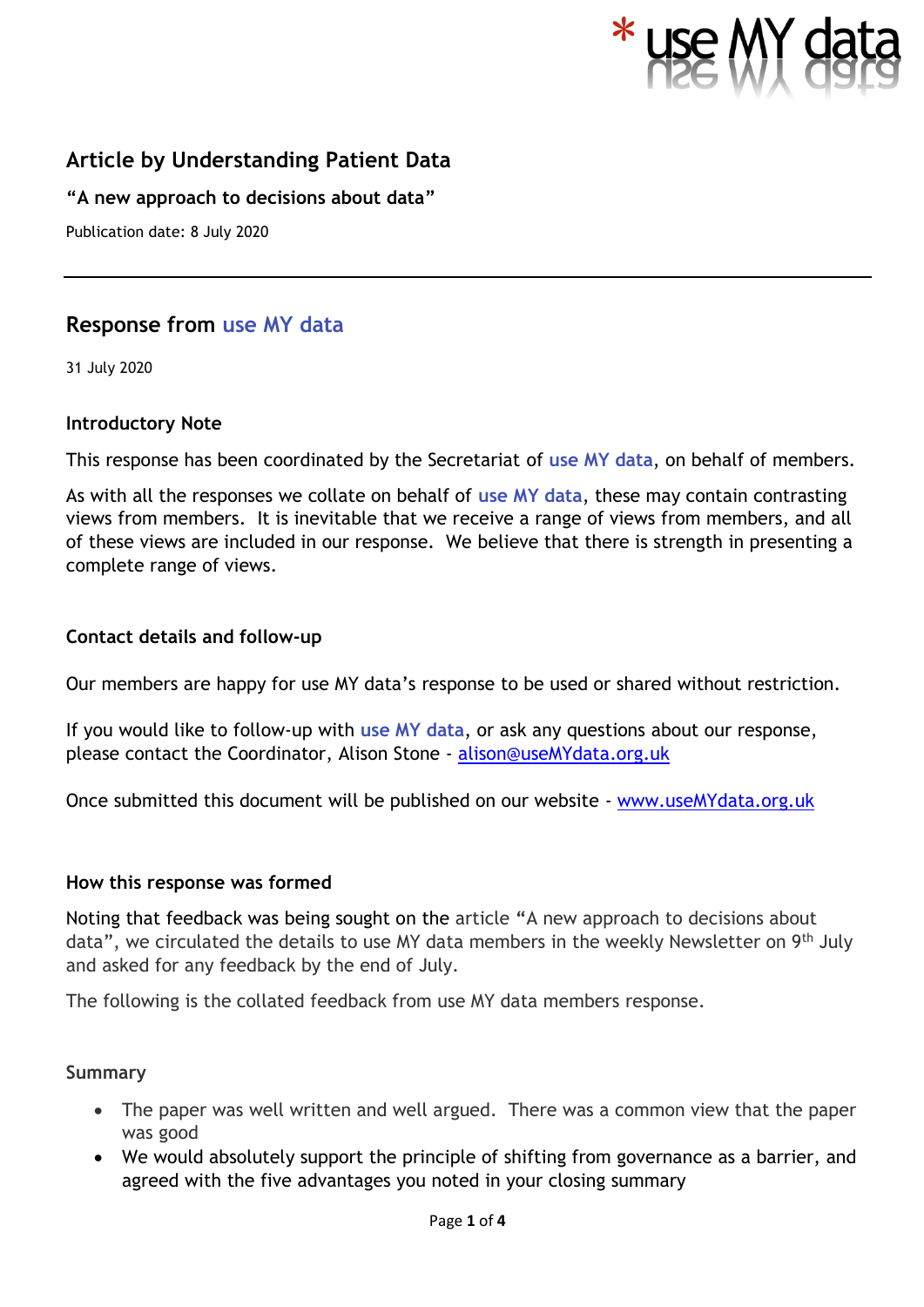

- Examining any process at a single point in the pipeline is not ideal. It is inevitably subject to a restricted view and restricted time. Such factors can therefore result in risk-averse decisions
- We agree that mechanisms which eliminate the potential for a tokenistic patient view should be applauded

#### **Some specific comments from members**

As with all our responses, we take the words directly from our members, and present these in a structured manner, although we sometimes collate several similar comments into a single one.

Some thoughts from our members are shown below:

"I think it's a very good paper. It staggers me that it is not a statement of the obvious which was implemented years ago but actually, compared to practice, breaks some new ground."

"I fully support that governance should move towards being an enabler rather than a blocker and I agree greater collection and use of feedback is key to that. Feedback is required to inform future decisions and I am really surprised that this is not already a major part of the processes in the areas I have been involved in. It is fundamental to assessing the effectiveness of research, to directing research towards the more productive areas, to cost-justifying the data collection processes, to learning from mistakes and to ensuring transparency and accountability of the data governance bodies."

"To make this effective, feedback would be required from researchers supported by an expert objective but hopefully brief, quick and cheap view of whether the claims match the reality. It amazes (and frustrates) me that bodies controlling release of data do no not make it a fundamental requirement of data releases that the researchers must deliver feedback on the outcomes measured against the 'promises' and add that as a column on the data release register. It would be important that outcomes are not just measured in terms of the number of peer-reviewed papers but also the real-world benefits delivered or opened up. I would also advocate collection (definitely) and publishing (with a slight ?) of the researchers' views on the effectiveness and efficiency of the data release process and an 'if only' column – if only that additional piece of data were available or these two items of data could be joined up or this data was available more promptly then …….

#### It was further noted that:

"This would enable patients to be more effective advocates for using data to improve world health or to reduce healthcare costs or better still both. We must also recognise that it is critical that patients must participate to ensure data is not unreasonably used. This also requires feedback on anything that went wrong in that context so those mishaps can inform future decisions and processes.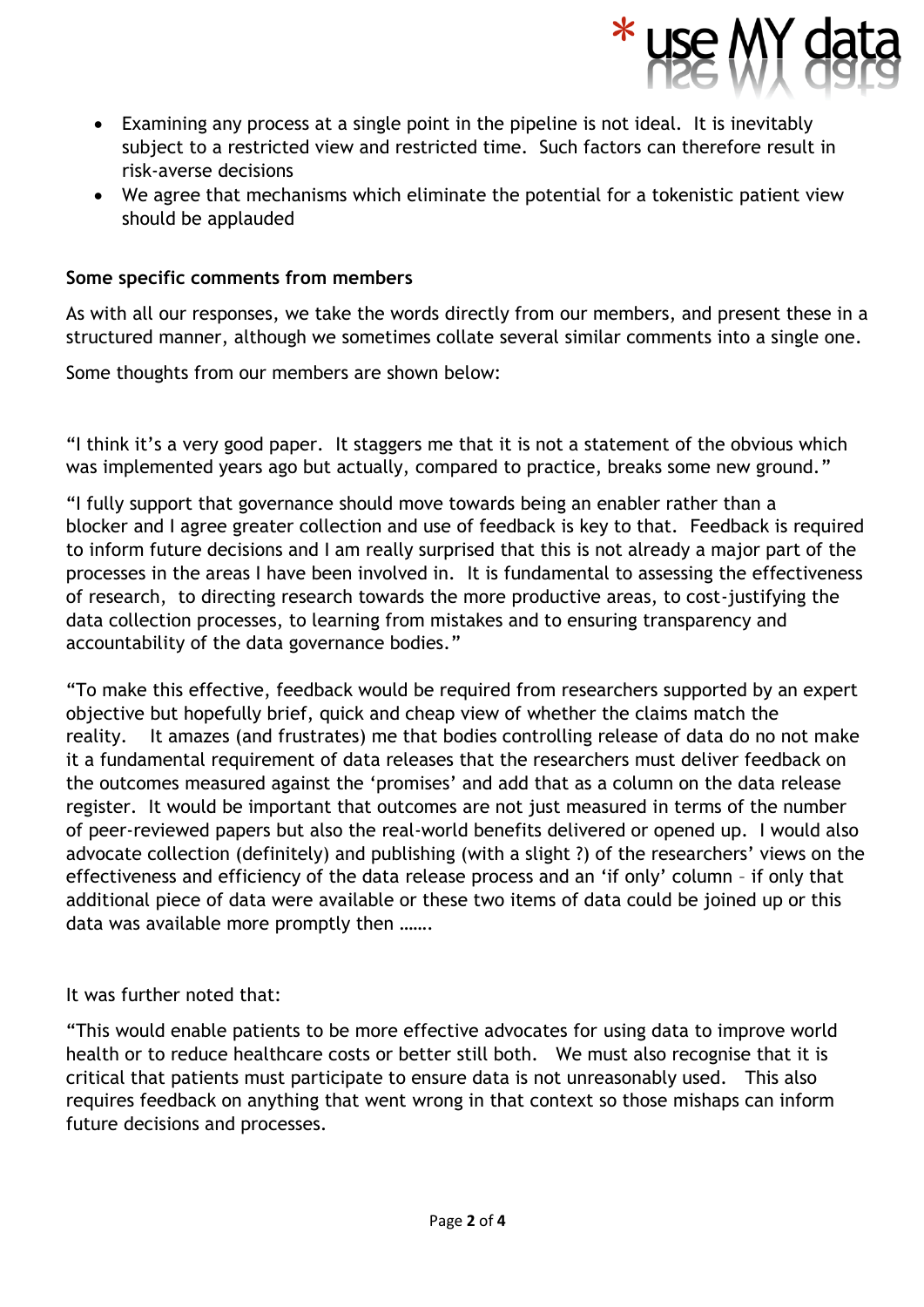

On the principle of the learning system, a point was raised about the time which many research studies will take to complete, which could mean that feedback and learning from results would take many years.

There were some specific points of challenge from our members.

"It was interesting to note that the article does not cover what might be considered to be 'patient and public representatives' in the first place. Certainly, looking at CAG, IGARD and the endorsed METADAC committees based on their websites, I count a total of 59 members of which I would consider only 4 to be truly lay members (i.e. 6.7%). So rather than arguing that the involvement of patient/public can be tokenistic, I would argue that it has not even reached those relatively dizzy heights. All METADAC members are ones which even THEY do NOT consider to be lay despite having a mere 33 members on the committee!"

In terms of learning elements within the data access process, and echoing a regular desire for data access processes to be made clearer, faster and transparent, another thought was:

"I see no comment on tracking of applications through the various stages up the date of the data actually being made available for access. The greatest challenge currently is in delay to data access. What is critical in resolving this challenge is accurately (i.e. not what NHSD do) tracking (and the results made public) the progress being made through the process. In this way sticking points can be identified. Having a more intelligent approach to assessment once it reaches a 'committee' may not add too much value, if at all, in reducing delay, merely in the 'quality' of the assessment decision. The data access committees ought to be more robustly challenging unnecessary delays in the process."

Commenting on the wider information governance landscape, and the emerging role of HDR-UK, it was noted that:

"Where the HDR Gateway approach is probably more appropriate, it would be good to get feedback on the quality of the data provided. I am working on one healthcare data project where after waiting over 1 year to get their hands on some data (which cost them £50,000 to get access to ) 3 people spent a further 13 months trying to address the data quality issues. So overall, a 2-year delay to the project and total cost before they can actually start any actual research work in excess of £250,000+."

A useful summary from one member simply said:

"….I think the blog is a good starting point but feel it should go further in the amount of feedback available to the patients who are involved in the processes and I think it should be strengthened to recommend a closer working relationship between patient advocates and researchers to drive together the availability and productive use of patient data for patient benefits.